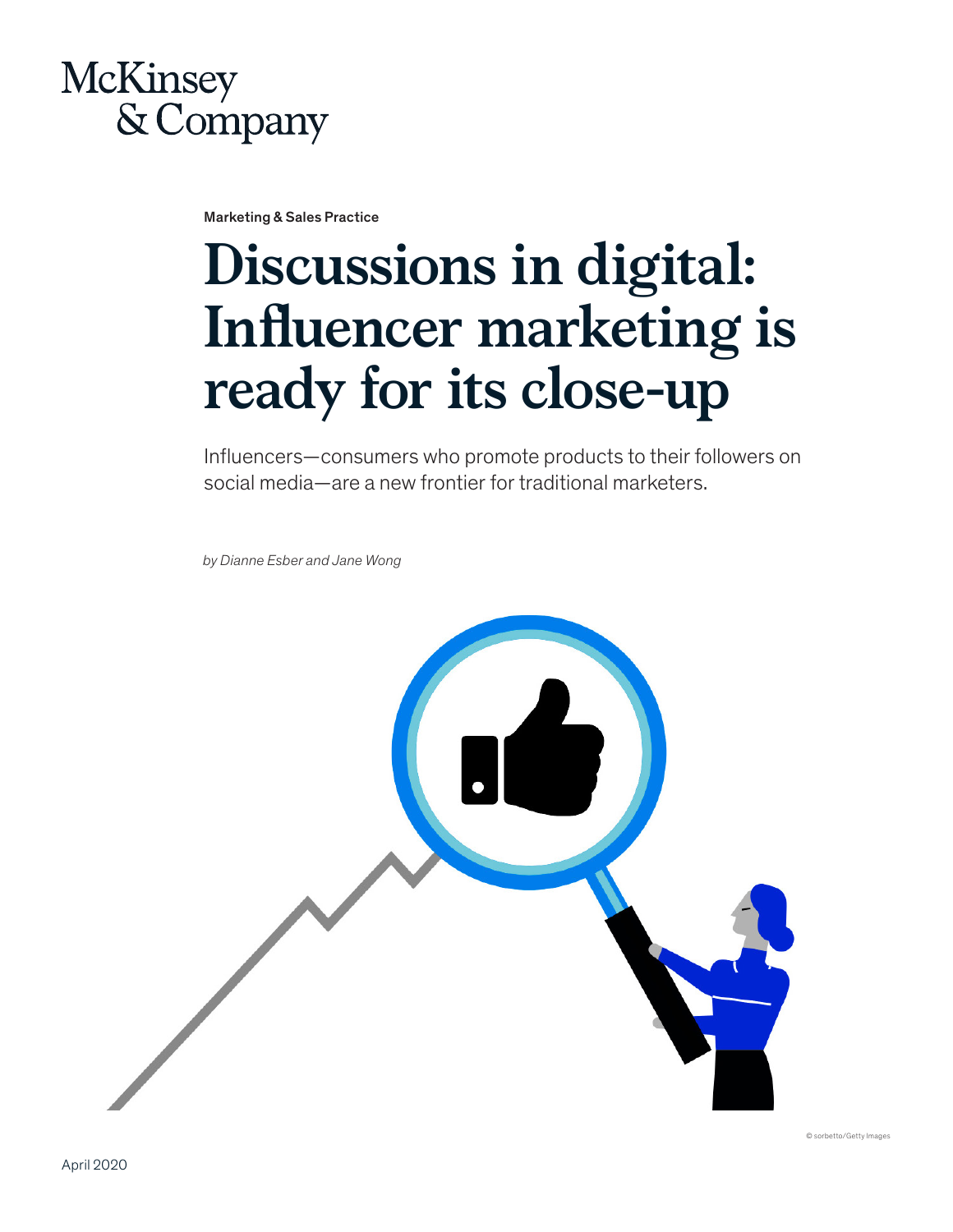Social media has shaken up a number of industries and created new opportunities for consumers and companies alike. Influencer marketing is a prime example, enabling onceanonymous consumers to supplement and sometimes overshadow traditional marketing campaigns. In our latest *Discussions in Digital*  podcast, Dianne Esber, a partner at McKinsey's San Francisco office and a leader in Marketing and Sales, explores the state of influencer marketing with Katie Freiberg, head of Growth Marketing at ThirdLove; Alessandra Sales, VP of Growth at Ipsy; and cohost Jane Wong, an associate partner in McKinsey's San Francisco office. The following is an edited transcript of their conversation.

#### **Influencer marketing defined**

Dianne Esber: Let's start with some of the basics. What, in your mind, is influencer marketing? And how do you think it's changed over the past few years?

Katie Freiberg: I'd define influencer marketing as people on social media with a following. We have been putting athletes on Wheaties boxes for a really long time, which I think is essentially influencer marketing as well. But I think the way we use the term today is hyperfocused on social media and people with followers because they were on a reality-TV show or they're actually a celebrity. Or maybe they're just the average mom next door. But it's really all about having that following.

I actually think it should be a little broader than just social media. When you think about YouTube stars, those people are influencers as well and came along a little before Facebook and Instagram. So I think influencers can come in all forms.

Alessandra Sales: I think this concept of influencer marketing has existed for a long time. Because as Katie mentioned, we're used to the idea of celebrity endorsements in TV ads or traditional marketing campaigns. I think that over the years, that concept has evolved, and these influencers are really driving marketing through content. That's usually done on digital channels like social media, such as YouTube or Instagram.

#### **What's changed**

Jane Wong: Is there anything that's fundamentally changed about the concept of influencers—or celebrity endorsements—as we would call them before?

Alessandra Sales: I think what's changed is that a lot of companies these days that are very familiar with performance marketing are really transforming the way they are attributing and giving value to influencers' programs.

Before, with celebrity endorsements, it was really hard to put a return on investment (ROI) behind these investments. They were usually really big investments, but the results were sort of unknown. Today, when companies leverage influencers, especially on social media, it's much, much easier to attach an ROI to the campaigns because you can just place your links, look at view-through conversions, and really understand the impact of these ads to your revenue stream.

Katie Freiberg: I agree, and to add to that, the digital space really opened up the door for anyone to be an influencer. It used to be the case that you had to be a big celebrity, or you had to have a big name behind you to get one of these deals. But now anyone can be an influencer. And I'm sure at some point tonight we'll talk about micro influencers, who are people with 1,500–2,000 or maybe 5,000 followers, which is relatively small compared to some of the celebrities.

#### **Micro versus macro influencers**

Dianne Esber: How would you define a macro influencer versus a micro influencer? And how do you see them being used differently?

Katie Freiberg: We actually look at influencers by the number of followers they have. So if it's less than 5,000, followers, I think they're micro. Influencers with something like 5,000 to 100,000 followers are medium, and those with over 500,000 are definitely macro.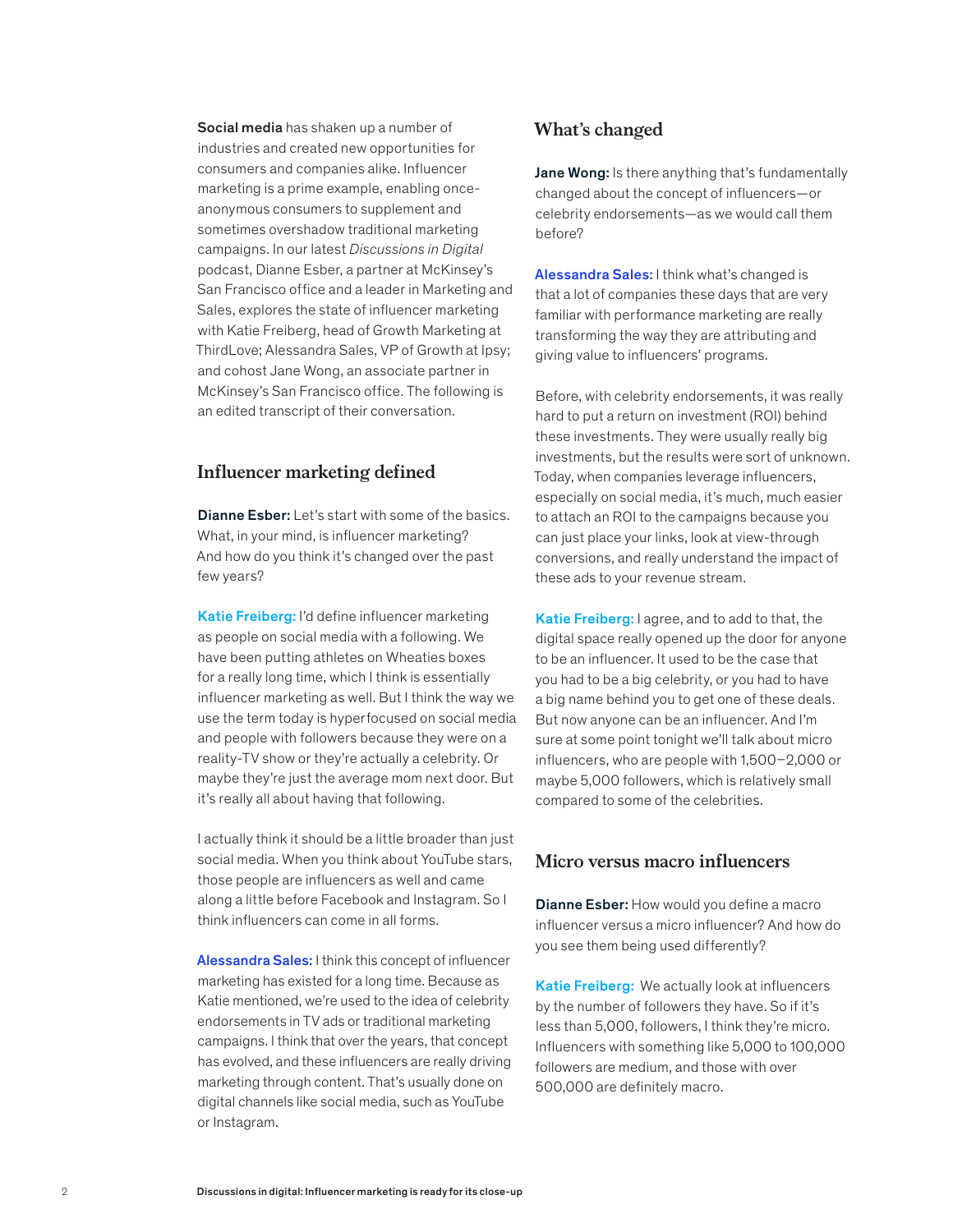But we use them in different ways. The great thing about micro influencers is that their content is really authentic and relatable because these are women who don't have professional photographers, and so it resonates a lot more with your audience.

Macro influencers are really interesting, because if you can find the right macro influencers who are already saying the same things as your brand messaging, you can find some really good synergy. You can get a really big brand lift from something like that, as opposed to the micro influencers.

When we're thinking about planning our month or our quarter, we also want a certain number of influencers that fall within those two buckets, because we know there's a right balance we need to strike.

Alessandra Sales: Ipsy is a little bit of an outlier, because one of the founders of the company was Michelle Phan, who was one of the most influential YouTubers out there. So Ipsy was born as an influencer website and that tradition has remained really close to our heart.

Like ThirdLove, we consider creators with more than 500,000 followers to be macro, and we work with these mega influencers a few times a year. When we have to launch a new product or a new campaign, we really try to leverage these big names.

But we also have micro influencer campaigns and work with about 8,000 influencers in a really organic way. We want to help them grow to become bigger influencers, so we host about 40 influencers a month in one of our four studios in Los Angeles. We don't ask for money, and we don't ask them to post for us.

Sometimes, we also provide photography, video production, and so on, as well where they are free to shoot whatever they need for their own brands or for other brands, and we have these live events where we connect them with the various brands out there. That gives them the opportunity to meet other people like them and discuss career opportunities with these brands.

It's been really successful. Over the course of a few years we grew some of these micro influencers from a few thousand followers to mega influencers with millions of followers. What's interesting is when we actually ask them to post for us or give them a monetary reward, we get less response than when we don't ask for anything. That's actually when we see the most success, when they post even though they're not asked to do so. It feels really authentic at that point.

Dianne Esber: How do you keep fueling their excitement at scale beyond the smaller number that you help in this very active way?

Alessandra Sales: We have a few fairly big live events, with our biggest in New York, which is called Ipsy Live. For the one in November, we gathered about 5,000 members of the Ipsy community and representatives from all sorts of brands. This gives our users the opportunity to meet face to face with the biggest brands out there. We have events about ten times a year.

There's one other thing we do that's been successful. We've found that some of these influencers are very interested in the beauty space and want to become entrepreneurs themselves, and we have connections with lots of factories, because we produce on mass scale. So we collaborate with them by giving them the opportunity to manufacture some type of product through us, usually makeup.

#### **The elements of a successful campaign**

Dianne Esber: What is a campaign that you guys can point to from an influencer perspective that you would say was really successful, and why?

Katie Freiberg: What works best for us is connecting with influencers who are already relaying our message, even if they're not necessarily endorsing our products.

We recently had an event with an influencer named Katie Sturino. She's known for going into dressing rooms and trying on, say, a size 12 dress,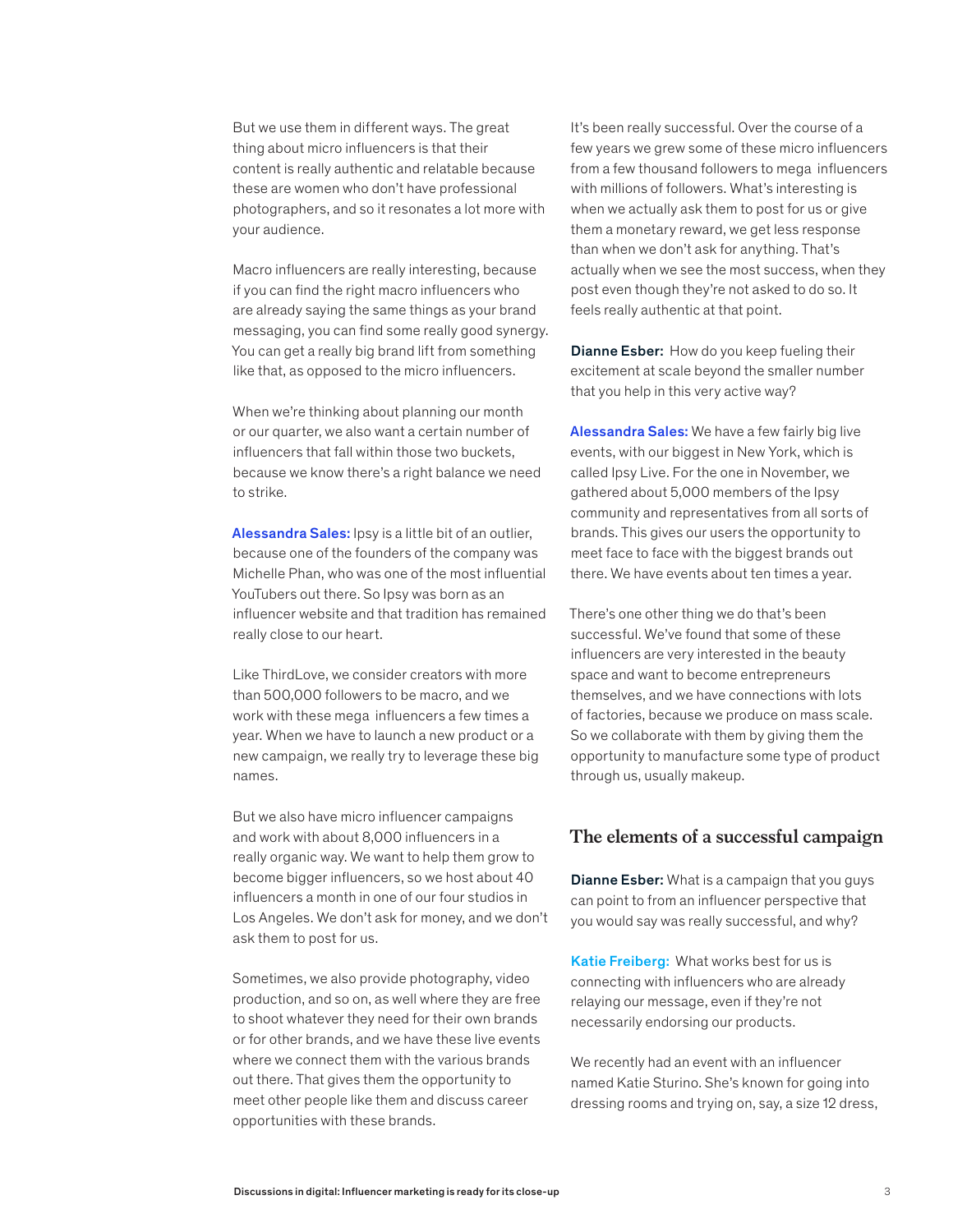**"We're trying to change the way beauty is seen in the world. We don't necessarily want to accept the image of beauty that is put out there by all these big fashion brands."**

—Alessandra Sales

and finding the size 12 actually doesn't fit. She then posts on Instagram in an ongoing campaign to pressure retailers to produce clothes that are actually the size they're supposed to be.

She's a great person to partner with because her message echoes ours. We had her come into our New York store for an interview with a live audience. It was a really great event, but it was more than just getting an Instagram post; it was actually a relationship-building exercise with her, because it's important for us to find people who will champion our brand, even if we're not necessarily asking them to post on our behalf.

Alessandra Sales: We're trying to change the way beauty is seen in the world. We don't necessarily want to accept the image of beauty that is put out there by all these big fashion brands. So we're promoting the idea of personalization, that beauty is what's beautiful to you, no matter your size, your race, or your age.

We're working, for example, with the singer Ciara, as well as some medium- to nano influencers that are really diverse, from transgender people to people who used to be homeless. Working with all these different types of people and developing relationships with them has helped us get in touch with different type of audiences. As a result, for example, one of our most successful target segments on Facebook is actually the transgender community.

### **Recruiting influencers, and the perils of managing them**

Dianne Esber: How do you source your influencers? What's your pipeline?

Katie Freiberg: We have one person who works in influencer marketing and she does a lot of the sourcing herself. She's looking for women who are talking about body positivity. Of course, we also work with some talent that is represented by agencies, and then we'll get leads from the agents.

The person who set up our influencer marketing program at ThirdLove came from an agency in L.A., and she has a ton of connections. So she really opened up the door for some of this talent that we might not have had access to when we first started doing the influencer marketing program.

Alessandra Sales: Similarly, we do all the sourcing in-house. One of the challenges for us is that it's hard to maintain such a big network of creators. We rely on some influencers' tools, but there is a lot of work, and so our team is fairly large. I think our creator-plus-experiential team is probably more than ten people.

Katie Freiberg: I just thought of a related issue that we've run into only once or twice, which is managing comments from our influencers and their followers. For example, we recently had a problem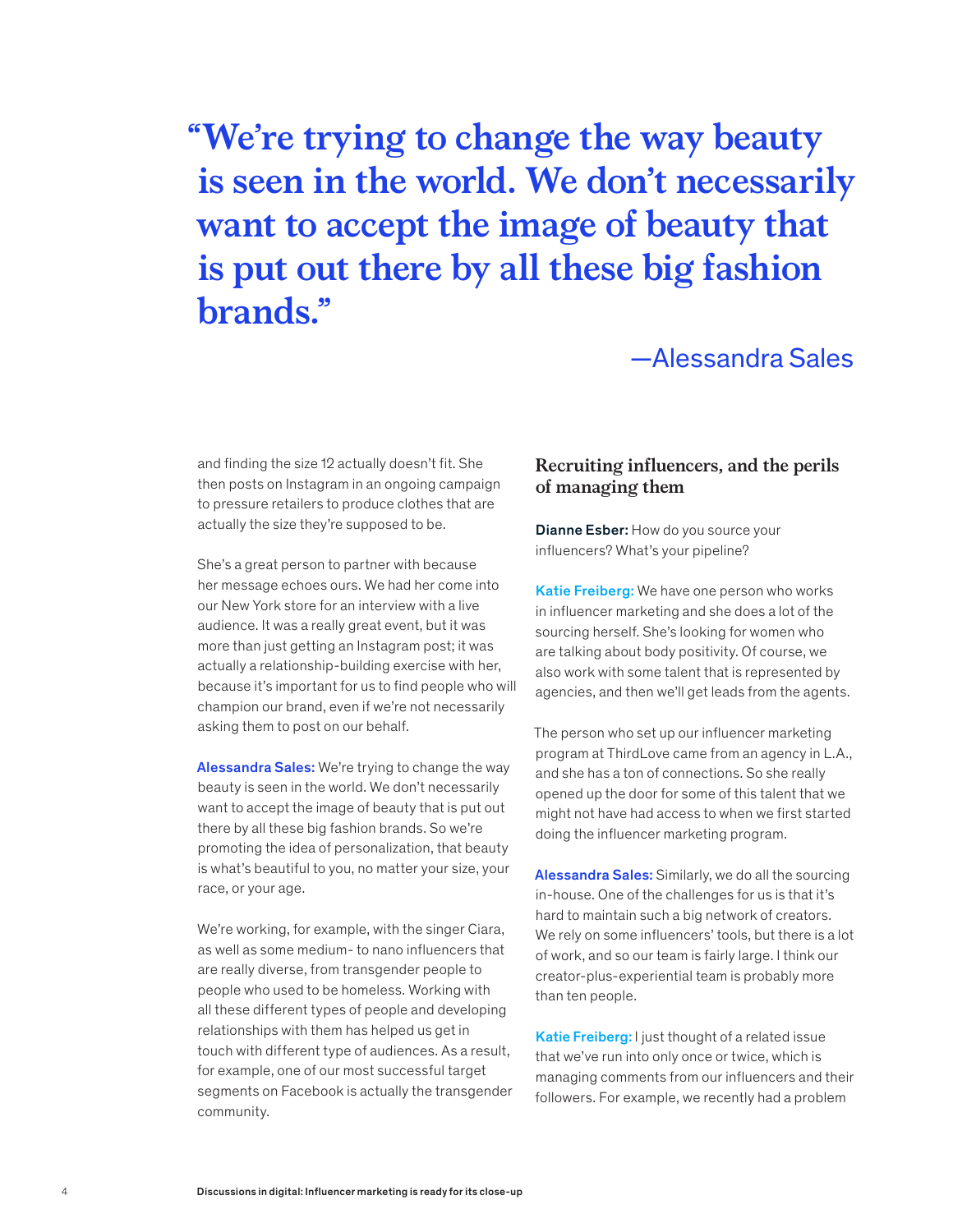when one of our influencers' followers commented on one of her posts, and our influencer responded in a way that was just rude and unprofessional.

It didn't represent the way ThirdLove would expect someone representing the brand to respond. So we asked her to take down the post. That can be tricky, and it can certainly pose a threat to the brand. You don't want risk your brand's reputation because one of the influencers you're working with is not very nice on social media.

Alessandra Sales: I think you've brought up a great point, actually, because there was a big scandal in the influencer world a few months ago. I don't recall all the details, but basically this young guy who has millions of followers across Instagram and YouTube got into some sort of fight with another big influencer. It just blew up internationally.

It makes you think about how potentially dangerous it could be to really get attached to one particular influencer or work full-time with a set of influencers. Because often, these people are really young, so they might say something that they don't entirely mean, or they might just behave in a way that doesn't represent the brand. So you always want to make sure that you collaborate with many influencers but don't get too attached to any one of them.

#### **Figuring out how to scale influencer marketing**

Dianne Esber: Do you think influencer marketing can scale?

Alessandra Sales: Yes, but I think it's getting a little bit harder. In the early days, companies were going after followers, and so they were mostly engaged with macro influencers, which really gives your brand a lot of visibility.

But then what you see often is that it doesn't pay off, because this audience might not be as engaged, might not really relate to that particular influencer, the conversions are really not there.

So companies started optimizing for quality over quantity, but it takes a lot more resources internally to scale with micro influencers.

Katie Freiberg: The scale is very hard, especially when you want a really authentic message, particularly coming from some of the micro influencers. You either need to work with agencies, or you need an in-house team that can manage it, but it's certainly still a very manual process. Whatever the approach, I think brands need to put the effort behind it because it's so valuable. What better way to get a really authentic story out than to work with an influencer?

#### **Pros and cons for big players**

**Dianne Esber:** What kind of advice would you give a larger company with more traditional marketing practices as they move into this new kind of modern marketing world that includes influencers?

Alessandra Sales: I think that even though they might be late to the game, they have a huge advantage because everybody is already aware of brands like Nike, Adidas, and Apple, and some people just feel really, really close to them. We often have to introduce our brands to influencers who aren't aware of them.

Katie Freiberg: I actually think bigger brands might be at a disadvantage in the sense that they are so big that when they do partnerships or when they work with influencers, it's very clear it was a paid partnership. I think they're somewhat at a disadvantage because they aren't able to drive that authenticity that comes with smaller influencers and smaller brands.

#### **Opportunities and challenges ahead**

Dianne Esber: When you think about the future of influencer marketing in the next, say, five years, what are you most excited about?

Alessandra Sales: We went from macro influencers to micro influencers. I eventually see